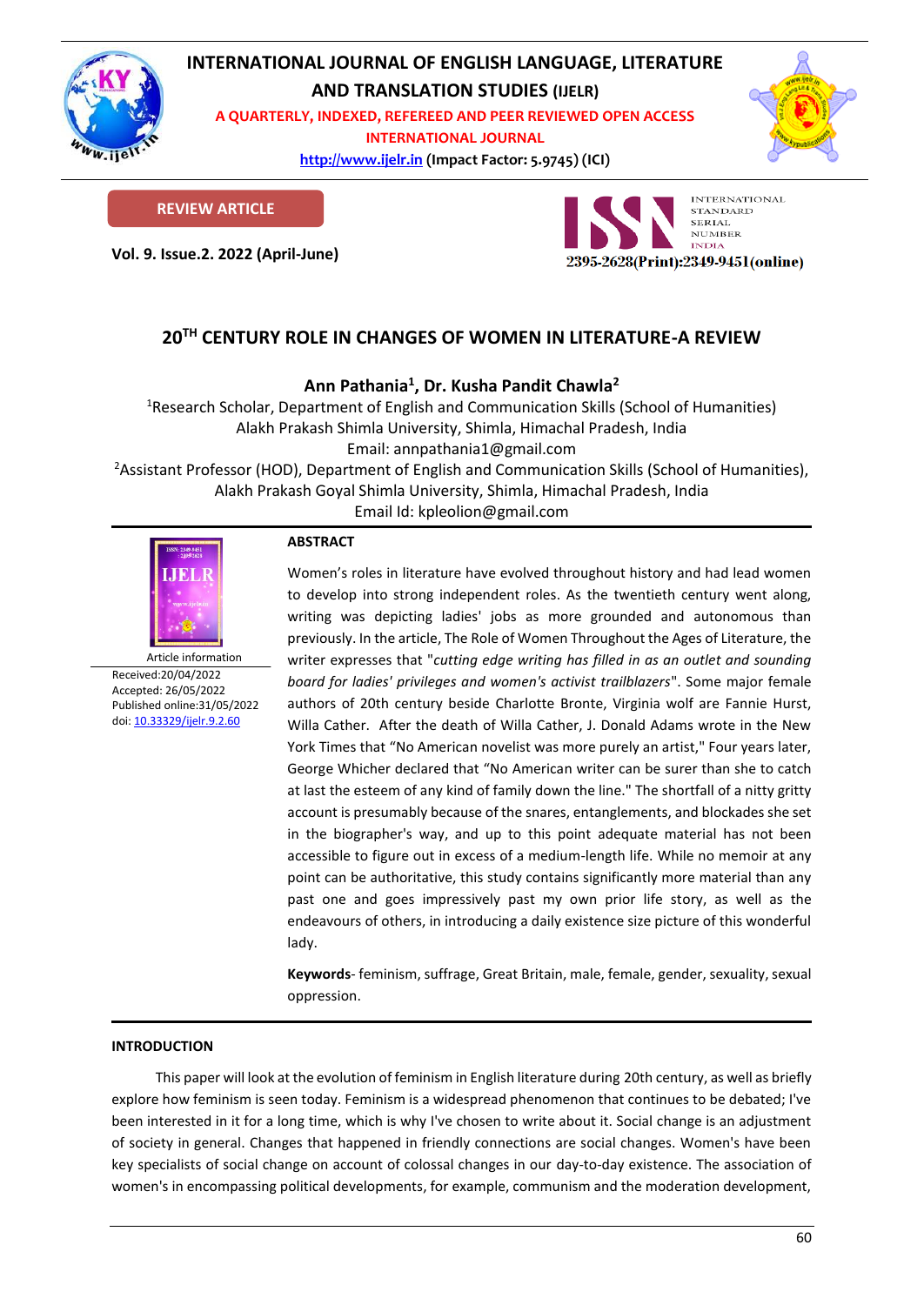propelled a specific sort of composing that included both inventive and political texts which analysed the issues and issues confronting women's when the new century rolled over. The nineteenth century was one of the most important times in British history; it was a century marked by substantial changes for women, and the twentieth century followed suit. Literature, as well as society and women's status in relation to males, evolved during the 19th and 20th centuries. Nonetheless, it was the suffragette movement that kicked off this revolution of gender equality. Feminism as a movement has progressed greatly over the ages, however the name feminism may still have a negative connotation for some. Since the commencement of the nineteenth century, women in the United Kingdom have been hostile for their rights and independence, with the goal of having the same occasions for education, employment, and life as men. Since the beginning of the nineteenth century, women in the United Kingdom have been fighting for their rights and independence, with the goal of having the same opportunities for education, employment, and life as men. The double of an independent woman has evolved over time, from a woman who was expected to be a wife, mother, and housekeeper, as Martin Luther put it: "Women should remain at home, sit still, keep house, and bear and bring up children. A woman is, or at least should be, a friendly, courteous, and a merry companion in life, the honour and ornament of the house, and inclined to tenderness, for thereunto are they chiefly created, to bear children, and to be the pleasure, joy and solace of their husbands," to a woman who does not require the company of a man in order to be happy, and whose occupation is whatever she desires. Due to the fact that feminism is not just related to women, one of the authors is a male writer, the thesis will introduce four writers and investigate the distinctions between male and female writing on the issue of feminism. Charlotte Bronte, Thomas Hardy and Virginia Woolf will be discussed, and the works will be *Jane Eyre by Bronte* and *Mrs. Dalloway by Virginia Woolf*. Both these female writers were feminists meanwhile, some people thought of Hardy as a misogynist, which is something the thesis will look into. Different perspectives on sexuality, as well as homosexuality, will be discussed.

#### **LITERATURE REVIEW**

#### *THE EXPANSION OF FEMINISM*

#### **1.1 A definition of Feminism**

The word feminism comes from French word 'féminisme' and according to the Cambridge online dictionary feminism is *"the belief that women should be allowed the same rights, power, and opportunities as men and be treated in the same way, or the set of activities intended to achieve this state."* The feminist movement encompasses social and political views that deal with concerns of gender inequality. For decades, the movement has existed. British women began to combat oppression in the mid-1850s, when the first feminists began to espouse their views on injustice and the first suffragette movement arose; since then, women have begun to work on achieving their aims of having the same rights and holding the same social standing as men.

The feminist framework also indicates how problems are defined and the kinds of questions to be asked. For example, according to definition in Theoretical Perspectives on Gender and Development written by Jane L. Parpart et al inequality results *from "the need to establish unequal incentives to motivate the most talented people to do the most important jobs efficiently in society,"* other definition from the same book also says that the inequality results from *"the practice of providing differential rewards to keep a less powerful working class fragmented by gender and race."*

#### **Brief historical background**

Women in the United Kingdom and France were among the first to struggle for their rights, education, and, above all, respect.

According to **Simone de Beauvoir**, *"the first time we see a woman take up her pen in defence of her sex was when Christine de Pizan wrote Epitre au Dieud'Amour (Epistle to the God of Love) in the 15th century."* 

**Mary Wollstonecraft** was a woman who, as Arianne Chernock says in her book *Men and the Making of Modern British Feminism*, "*spoke up, quite loudly, for what had been until then a largely silent section of the human race''*.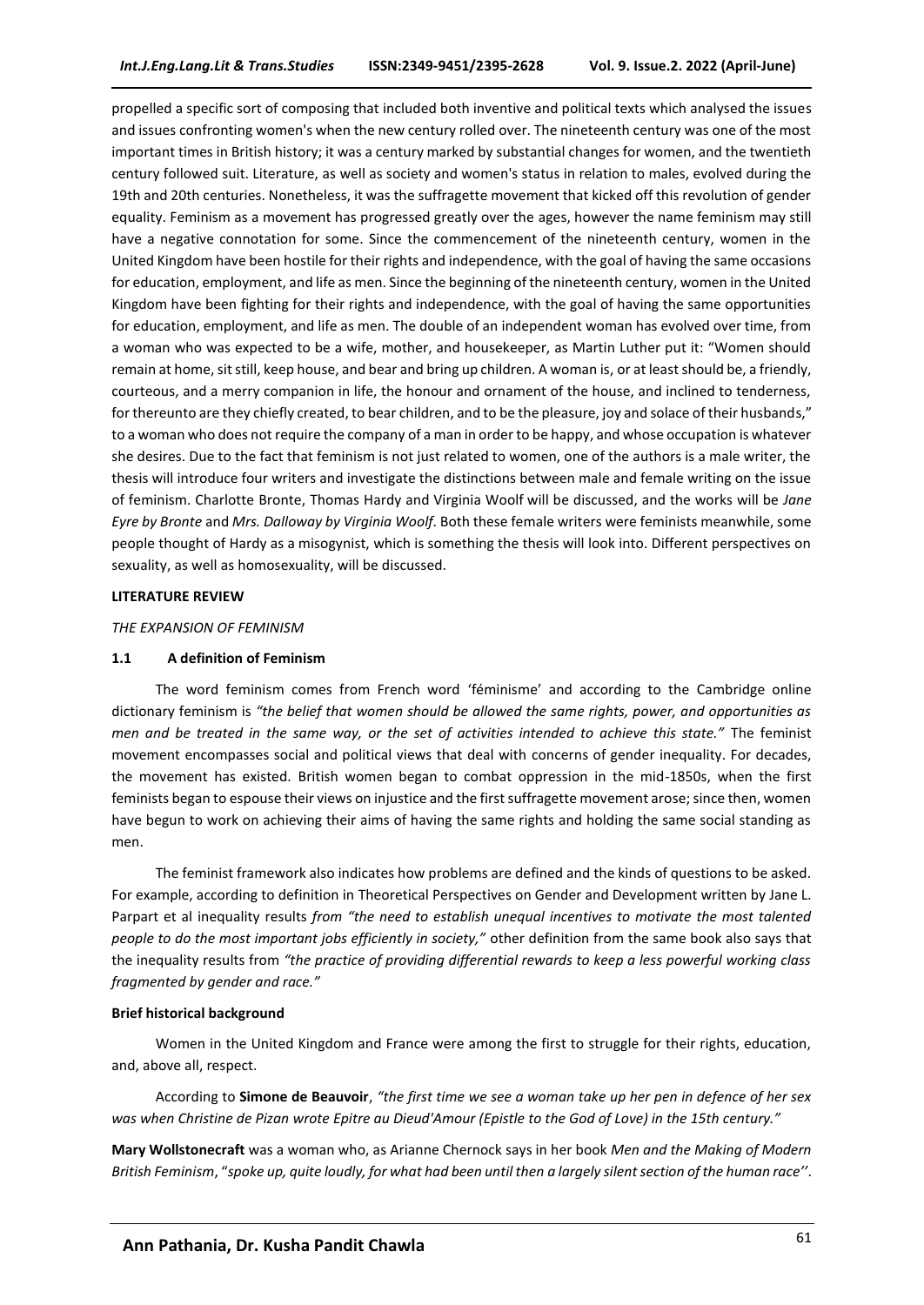**Florence Nightingale**, who was convinced that women had a right to education, was also a major social reformer in the early nineteenth century "*all the potential of men but none of the opportunities,".* She fought for improved education for women and pioneered the relevance of nursing schools.

Nonetheless, not only did feminist women work to ensure equal possibilities for both sexes, but feminist males also contributed to women's freedom, albeit in small numbers. Not only did feminist women work to ensure equal opportunities for both sexes, but feminist males also assisted in the advancement of women's freedom, though there were few of them. One of them was a philosopher from England.

John Stuart Mill, a political economist and feminist, was influenced by his wife.

**Harriet Taylor Mill**, a proponent of women's rights, once said: *"The principle which regulates the existing social relations between the two sexes—the legal subordination of one sex to the other—is wrong itself, and now one of the chief hindrances to human improvement; and that it ought to be replaced by a principle of perfect equality, admitting no power or privilege on the one side, nor disability on the other."*

The women's liberation movement, which arose after WWII and focused on achieving legal and social equality for women, as well as abolishing discrimination, was the second wave of feminism. This time period was also seen as a continuation of the first wave of feminism; in fact, the name "first wave" was coined after the second wave appeared. A new phrase was required because the second wave's purpose was slightly different. Women's cultural and political inequities were viewed by second-wave feminists as a source of oppression as *"inextricably linked and encouraged women to understand aspects of their personal lives as deeply politicized and as reflecting sexist power structures."*

Not only were the issues raised above discussed, but rape also played a key role in second-wave feminism, and continues to do so today.

#### **Insight of Feminism recently**

The third wave of feminism, often known as post-feminism, began in the 1990s and continues to this day. Post-feminism refers to the second wave feminism's perceived failings, and it continues to fight for the same principles as earlier waves. However, the movement's orientation has altered slightly, with a greater emphasis on the individual self rather than governmental processes and rules. Feminists are also more diverse now; the first and second waves were largely Westerners, middle-class, white women, whereas the third wave feminists are women of many nationalities, colours, religions, and socioeconomic origins.

Women have gained more recognition in society during the 1990s, not only in the United Kingdom but also in other countries throughout the world. In September 2014, the United Nations announced a new campaign called HeForShe, with British actress Emma Watson serving as the Women Global Goodwill Ambassador. Watson is not only a well-known figure, but she also takes part in it. During the campaign, and in her talks at conferences, she drew a lot of attention. *"is not only women issue but rather human rights issue."*

**Virginia wolf**: Virginia Woolf's full name was Adeline Virginia Woolf. Virginia Stephen (born January 25, 1882, London, England—died March 28, 1941, near Rodmell, Sussex) was an English novelist whose nonlinear narrative idea influenced the genre greatly. Woolf authored ground-breaking writings on creative theory, literary history, women's literature, and power politics. She is best known for her novels, particularly Mrs. Dalloway (1925) and To the Lighthouse (1927). She experimented with many styles of biographical writing, authored painterly short fictions, and wrote a lifetime of brilliant letters to her friends and family. However, as Plan and Seller point out in their book *A History of Feminism*, she was a leading feminist and an important person at the turn of the twentieth century.

Some thought she was a critic of literature, *"overly genteel, far too ladylike to be taken seriously, part of effete Bloomsbury, and even those who praised her, like David Daiches, agreed her art was ''limited."* Woolf is considered to be a feminist and feminist themes are dominant in her books, her focus on the topic even arose after the World War II. The feminist movement reached a turning point at the turn of the century, when the word feminism became more common in society and women began to fight for suffrage and the freedom to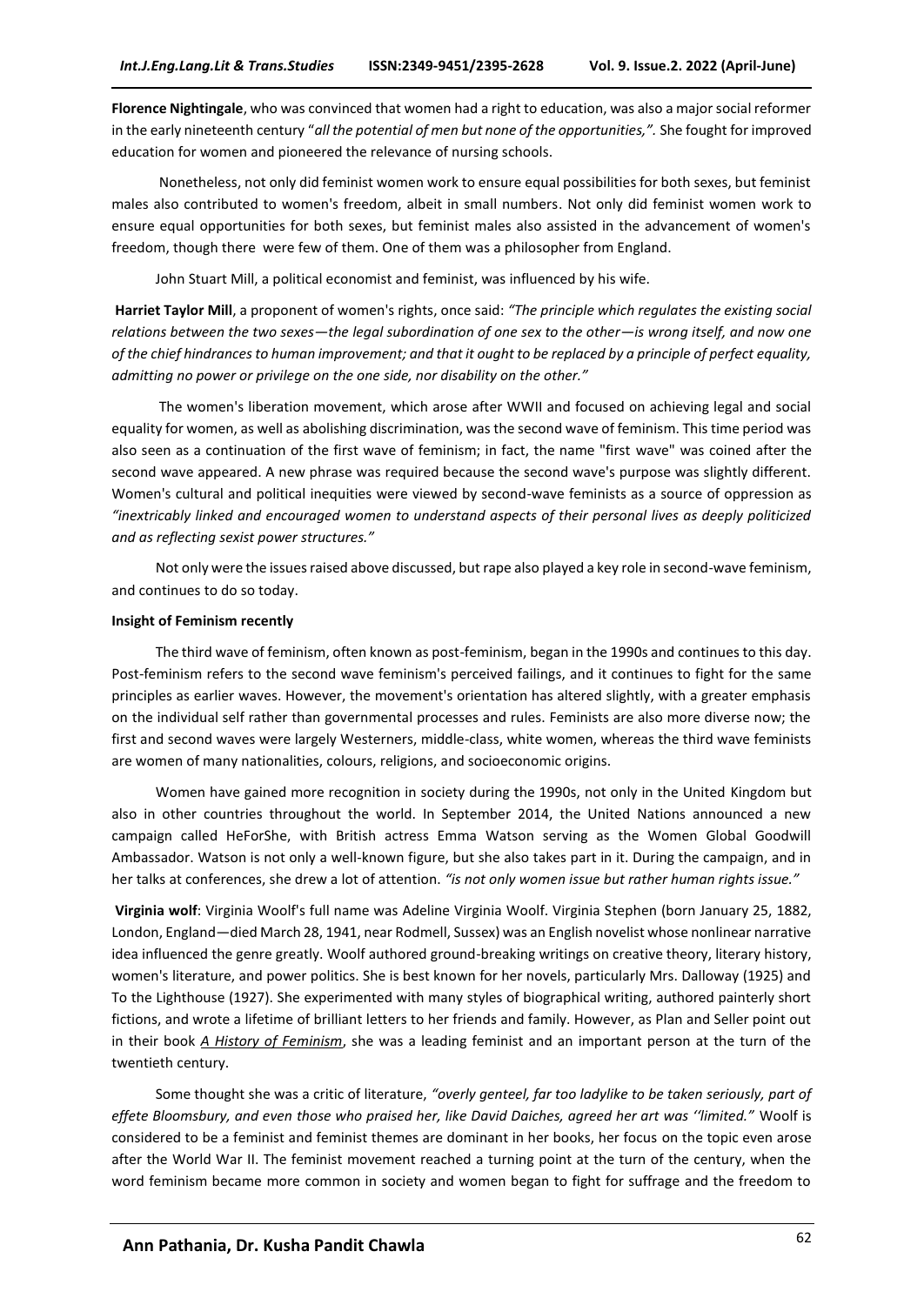work in general. Plain and Sellers go on to say that during this time, "*female writers were attacking patriarchal attitudes, cultural misogyny and the ingrained belittlement of women."*

#### **Charlotte Bronte**

21 April 1816 – 31 March 1855) was an English novelist and poet. She was the eldest of the three Bronte sisters who lived to maturity and whose works became English literary classics. She enlisted at Roe Head School in January 1831, when she was 14 years old. She returned in 1835 as a governess after leaving the next year to teach her sisters, Emily and Anne, at home. She began working as a governess for the Sidgwick family in 1839, but left after just a few months to return to Haworth, where she and her sisters founded a school that failed to attract students. Instead, they resorted to writing, and Currer, Ellis, and Acton Bell were their first published pseudonyms in 1846. It is even argued in the infamous Elizabeth Rigby's critique of *Jane Eyre* that if the book had been written by a woman, it would have been better*- "she would forfeited the society of her own sex."* In general, Charlotte Bronte focused on basic female characters that sought fulfilment in their lives and who focused on living a life according to their own principles, focusing on honouring themselves rather than what society dictated. Charlotte Bronte built a woman that was simple, humble, morally strong, and intelligent in every way. Jane, like the author, does not rely on a guy to make her feel worthy; instead, she finds her self-worth in her willpower and brains. Jane Bronte, according to Ellen Moers in her book Literary Women, exhibits *"resentment toward a society that has scorned her while maintaining a detachment toward humanity as a whole."*

#### **OBJECTIVES**

- 1. Difference between man and woman
- 2. Self-awareness

Women in the Western world had entirely reinterpreted their roles in practically every social, political, and cultural sector by the mid-twentieth century. While the fight for equal rights and recognition for women would continue well into the 1950s and beyond, the first major steps toward such changes were made at the turn of the twentieth century, with women writers, photographers, artists, activists, and workers blazing a new path for future generations of women.

The purpose of this thesis was to look at the evolution of feminism in the United Kingdom. I emphasised on the phenomenon's history and also highlighted how feminism is perceived today; nevertheless, the main focus was on the disparities in writing styles. A group of writers, each from a distinct era the books I selected to look into were Jane Eyre (1847) by Charlotte Bronte, and Mrs. Dalloway by Virginia Woolf (1925). As the feminist movement progressed through the centuries, so did the literary style, and the necessity to address new issues such as sexuality, homosexuality, and the value of freedom became increasingly obvious. During the nineteenth century, writers began to stress the importance of women's independence, as well as their demand for recognition and freedom. Whereas, in the twentieth century, when women finally acquired the right to vote, gained respect in society, and were more equal to men, writers wrote more openly about new issues, which is also one of the major differences in the evolution of literature. Some of the topics addressed in twentiethcentury writing would have been considered taboo in the nineteenth century, but they included: Take, for example, religious rejection, homosexuality, and sexuality in general.

#### **References**

- [1]. Bentley, Nick. Contemporary British Fiction. Edinburgh: Edinburg University Press Ltd, 2008). Accessed March 16, 2016. https://books.google.cz/books?id=Ekwcyw\_v0HgC&lpg=PA96&dq=oranges%20are %20not%20the%20only%20fruit&pg=PP1#v=onepage&q&f=false.
- [2]. Brontë, Charlotte. Jane Eyre. London: Wordsworth Editions Limited, 1992. Shukla, Bhaskar A. Feminism: From Mary Wollstonecraft to Betty Friedan. Delhi: Sarup & Sons, 2007.
- [3]. Cambridge Dictionaries Online. "feminism." Accessed January 29, 2016. [http://dictionary.cambridge.org/dictionary/english/feminism.](http://dictionary.cambridge.org/dictionary/english/feminism)